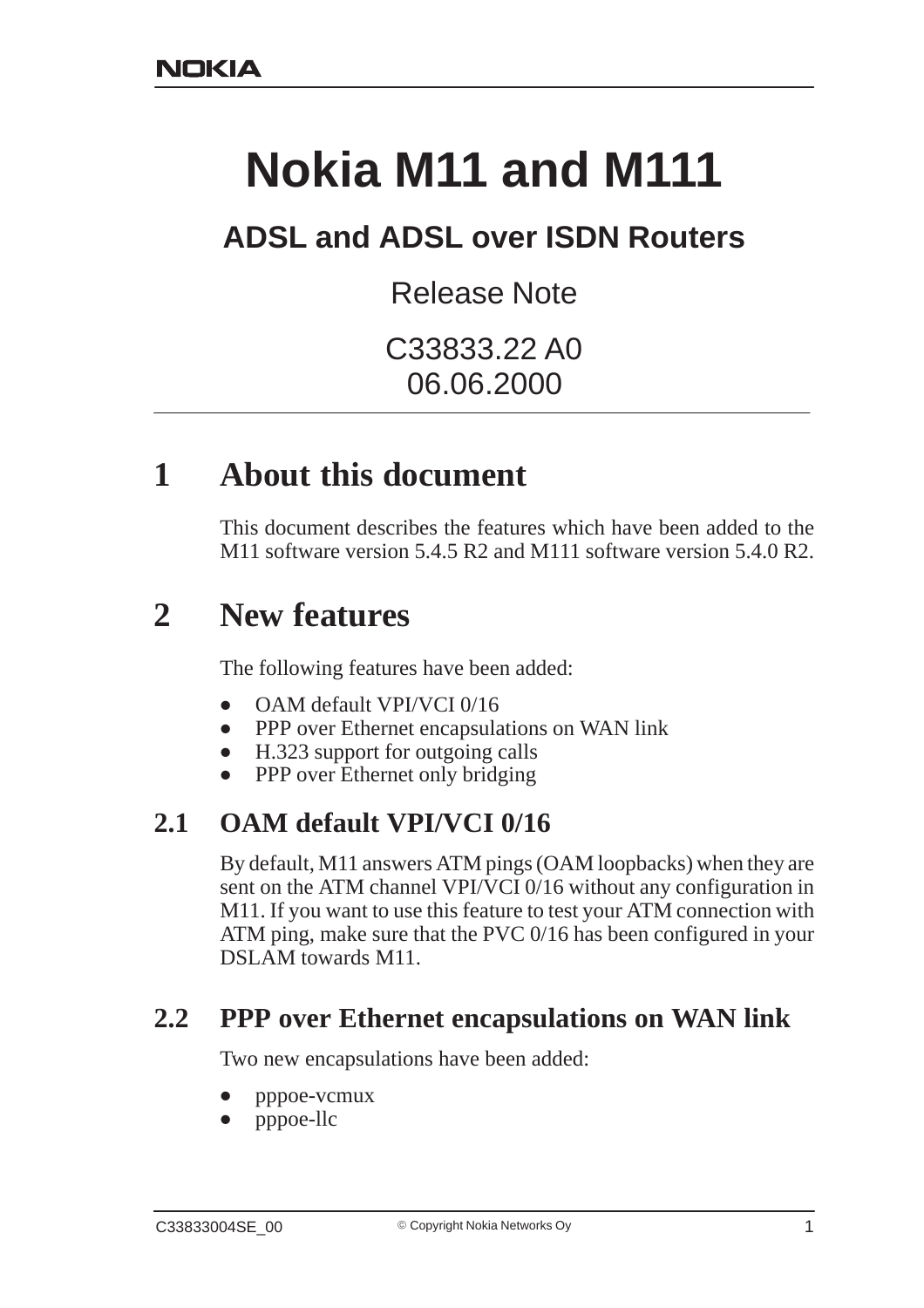RFC 2516 defines the PPP over Ethernet. It describes the building of PPP sessions and encapsulating of PPP packets over Ethernet.

This feature affects the *Set payload encapsulation* command.

| <b>Command</b>     | Set payload encapsulation for specific ATM chan-<br>nel                                                                                                                                                                                                                                                                                                                                                                                                                                                                                                                                                                                                                                                                                                                                |
|--------------------|----------------------------------------------------------------------------------------------------------------------------------------------------------------------------------------------------------------------------------------------------------------------------------------------------------------------------------------------------------------------------------------------------------------------------------------------------------------------------------------------------------------------------------------------------------------------------------------------------------------------------------------------------------------------------------------------------------------------------------------------------------------------------------------|
| <b>Description</b> | Defines how the payload is encapsulated to the speci-<br>fied logical ATM channel.                                                                                                                                                                                                                                                                                                                                                                                                                                                                                                                                                                                                                                                                                                     |
| Syntax             | set atm vcc [1   2   3   4   5   6   7   8] encap [ip-llc   ip-<br>vcmux   ether-llc   ether-vcmux   ppp-vcmux   ppp-llc  <br>pppoe-vcmux   pppoe-llc]                                                                                                                                                                                                                                                                                                                                                                                                                                                                                                                                                                                                                                 |
| Arguments          | The first argument $1 \mid 2 \mid 3 \mid 4 \mid 5 \mid 6 \mid 7 \mid 8$ specifies the<br>channel and the second argument sets the encapsula-<br>tion. The ip-llc and ether-llc encapsulations are<br>according to RFC 1483 with LLC/SNAP encapsulation<br>for IP and Ethernet frames, respectively. The ip-<br>vcmux and ether-vcmux encapsulation are vc-multi-<br>plexed according to RFC 1483 for IP and Ethernet<br>frames, respectively. In ppp-vcmux encapsulation both<br>bridged and routed protocols are first encapsulated to<br>point-to-point protocol (PPP) which is, in turn, encapsu-<br>lated to ATM according to RFC 1483 vc-multiplexing.<br>ppp-11c is PPP over ATM, LLC/NLPID encapsulation.<br>pppoe-vcmux and pppoe-11c are PPP over Ethernet<br>encapsulations. |
| Example            | M11 (top) >> set atm vcc 1 encap pppoe-<br>vcmux<br>M11 (top)                                                                                                                                                                                                                                                                                                                                                                                                                                                                                                                                                                                                                                                                                                                          |

## **2.3 H.323 support for outgoing calls**

H.323 functionality has been added to NAT. H.323 messages will go through NAT to outbound direction. This feature enables, for example, outgoing NetMeeting calls without any additional configuration in your M11.

## **2.4 PPP over Ethernet only bridging**

When bridging and eth-llc encapsulation are enabled, only PPP over Ethernet packets can be allowed to go from the LAN to the WAN. This is done with the following commands in the *Bridge* node: